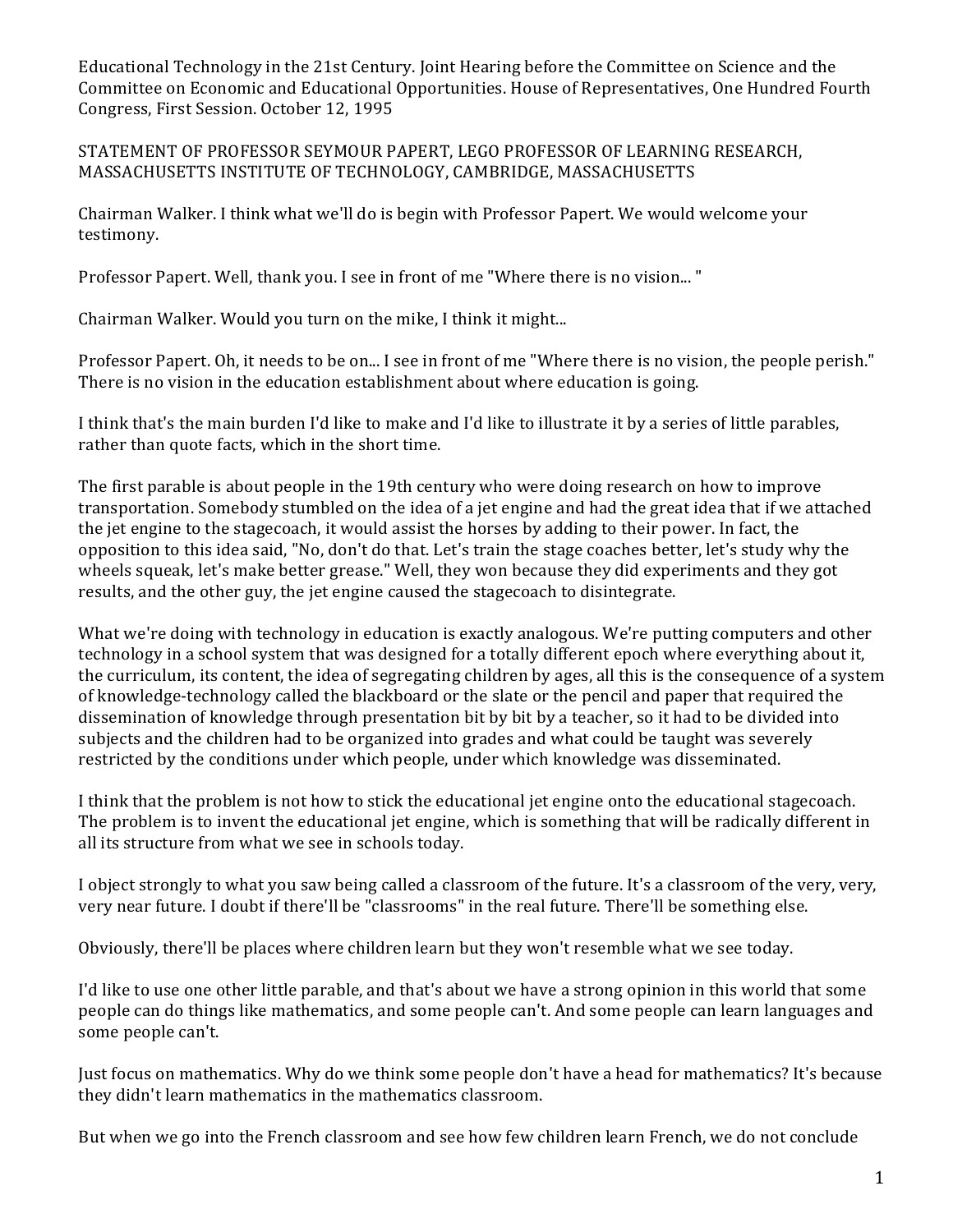that they do not have head for French, because we know that those very same children, if they grew up in France, would speak French perfectly.

So this is a total non sequitur that runs right through the whole thinking about our education, people's abilities, and who can learn what at what age.

The problem for mathematics education is not to find a better way of teaching mathematics in the classroom. The problem is to find the analog of learning French by growing up in France. It's to create a math land, math land being to mathematics what France is to French, and this the great contribution of the computer.

It's not an automated teacher; it's not way of presenting the same old curriculum. It's a mathematics speaking being, a medium, an instrument that would give children and everybody the opportunity to learn subjects like mathematics that we have thought of as too hard, too formal, too abstract, to learn this in the same kind of natural way as children can learn to walk, to talk, to manipulate their parents, to do all the things that children learn to do, without any curriculum and without any of our quizzes or national standards. They just learn these things because they live in a learning environment.

And our job is to convert this new technology into the infrastructure for that environment.

But in order to do that, we have to understand that there's an entire education establishment there, and by that, I mean, the administrations of the schools and the professors and the schools of education and the government agencies, and this whole structure which has been built around supporting and understanding an outmoded system.

And I think one has got to understand that this education establishment has very deep vested interests, not only for their jobs, but more important in their vision. Their vision is how to improve and keep going the old system. The vision is not how to envision and invent and foster the growth of something radically different.

And I think that that is the vision that we have to have. It's very hard to know how to translate that vision into what to do on Monday in the classroom, and we have to face that dilemma, but I think we can.

And I think that the job, the leadership role that our government can give is to recognize that problem, to recognize that when we look into the not very distant future, ten or 20 years, the present system will be totally antiquated in everybody's eyes, and I think we've got to foster the growth of something new in order to make an orderly transition possible.

One last parable, which isn't really a parable. I'm very struck by the analogy between the current state of our school system and the situation of the Soviet Union maybe ten years ago, when, at the time that Gorbachev came into power, it had become apparent that the system is collapsing, that it can't operate.

But it was also, although this was apparent from the outside, to the people inside they tried to fix it by jiggering the details, by making local fixes within its bureaucracy.

I think we are in exactly the same position in our choice of and our approach to trying to fix our education system, which needs a far more radical examination of what it's about, what the problems are, why it is what it is.

And when we do that, I think we might find that one of the reasons is exactly the same as what was wrong in the Soviet Union where they had a command economy where a committee somewhere decided on how many nails would be produced everywhere in the country.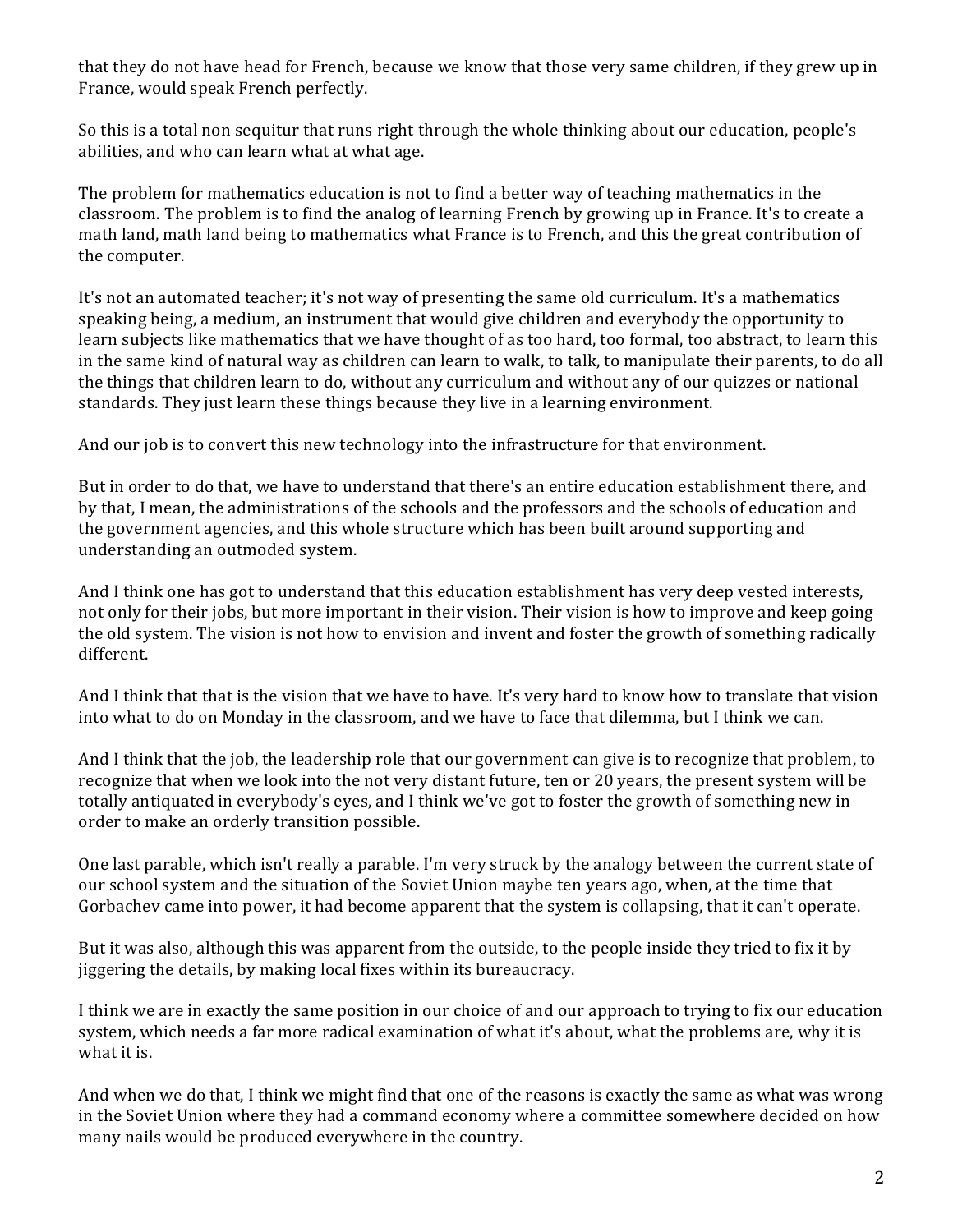This cannot work in a modern world. But we in our education system are trying to run the closest thing to a command economy in the form of a command curriculum where somehow we think we can dictate, whether it's at a federal or state or local level doesn't matter, we think we can dictate a same curriculum for every child irrespective of who that child is.

I think this is impossible for exactly the same reason. It's going to collapse. We have to recognize that it's going to collapse and see, unless we make and foster very rapid change in the system, it will break down in the same sort of disorderly way that we are beginning to see in some cities now and we saw in the collapse of that Soviet command economy.

I think that's enough. Thank you very much.

Chairman WALKER. Thank you very much, Professor Papert. Dr. Kay.

STATEMENT OF DR. ALAN C. KAY, APPLE FELLOW LEARNING CONCEPTS, APPLE COMPUTER, LOS ANGELES, CALIFORNIA

Dr. Kay. Thank you.

I'd like to submit two documents for the record. One is a Scientific American article I wrote a few years ago, which I think covers a lot of the issues. And another one is a short piece I wrote for this hearing.

Chairman Walker. Without objection, they'll be included in the record.

Dr. Kay. Thank you.

For my short time here, I'd first like to say that I got started working with children in technology because of a visit to Seymour Papert in 1968, 27 years ago or so now. And I was struck immediately by his understanding and vision of how education and this new computer technology is going to play itself out, and I think he was right then, and I think he is right now.

There are some real problems in making it work. If the issue were music, for instance, if America's parents were worried that their children wouldn't make it in life unless they became musicians by the time they left high school, we could imagine Congress or some state legislature coming up with the solution of let's put a piano in every classroom. And they would say, but unfortunately, we don't have enough money to train the existing teachers or hire musicians, so what we'll do is we'll just give the existing teachers two-week refresher courses in the summer on music, and that should solve our problem.

And we know that music, as we know it, is not really going to get into the classroom. Now the children will really enjoy having a piano in the classroom. They'll evolve a kind of chopsticks culture and maybe little bit beyond. But that's basically what we're getting right now.

So part of what Math Land is and part of what any kind of environment for doing rich learning in is one in which the adults are invested in it as well.

I think this the biggest problem that we have to deal with, because obviously American technology can produce as many computers for as low cost as we need. We can saturate the entire world with computers, but to set up a sense of what its special music is, is going to be very, very difficult, and I think that is what we should be aiming our efforts at.

And I'd like to say one other thing, which is a famous Rabbi, famous for his wisdom, in Europe was once asked why the Jews keep the Sabbath holy, and he said because man is not beast of burden. And what he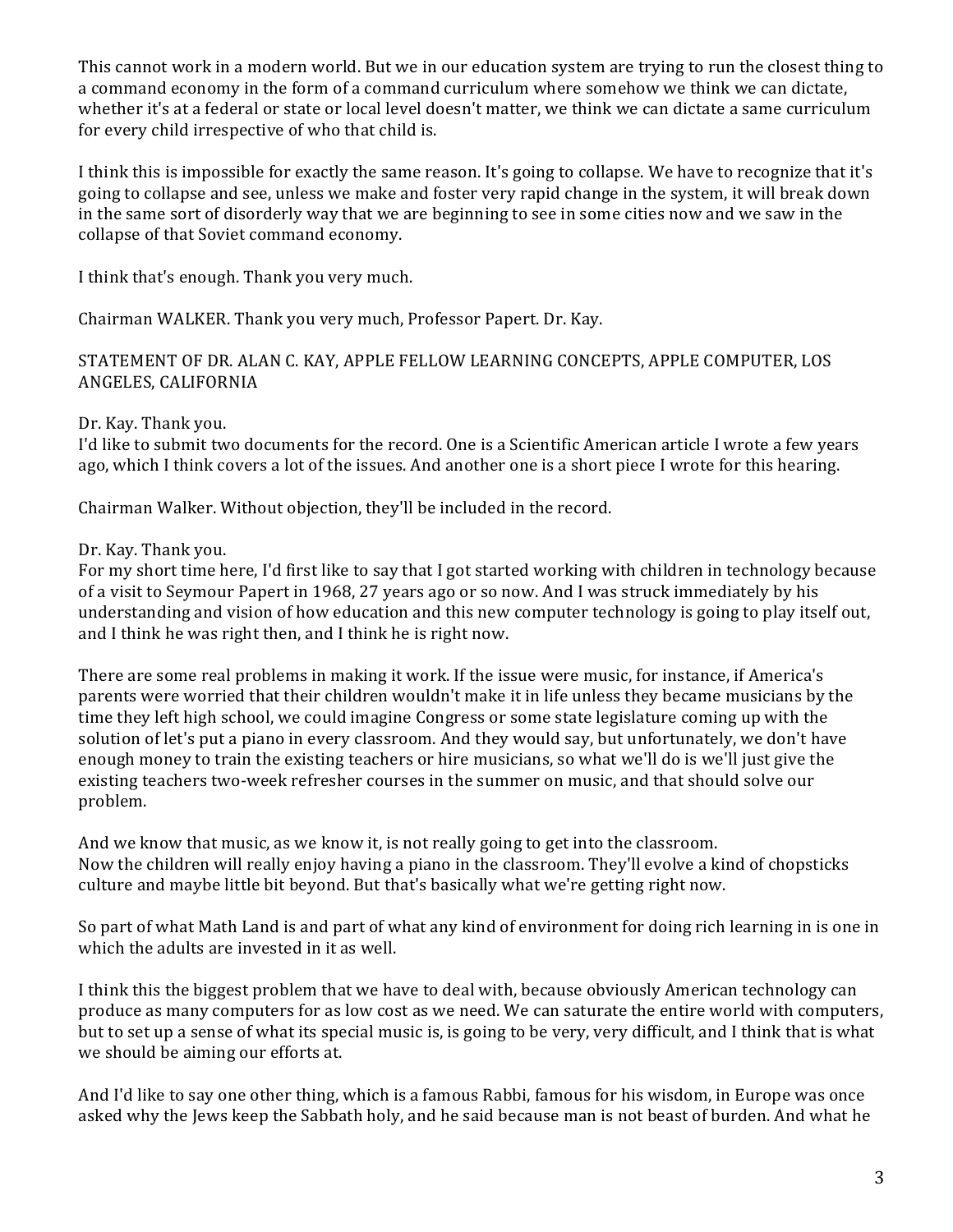meant by that was not just that you shouldn't work one day a week, but he meant that being human isn't primarily about working.

So the most important thing here is to try and differentiate between all of the vocational demands that are being placed more and more heavily on society year by year, by parents, by businesses, and what education actually means.

If we take the pragmatic step of simply trying to deal with vocational problems and simply trying to institute training via computers in our schools, we will lose the larger battle and we'll lose it fairly soon.

And it's in part because it is not nearly as difficult for people to learn how to do new jobs as it is for them to have the flexibility to have change be a part of their lives. One of the biggest problems is, in today's business, is not in the intelligence or ability of people to learn; it's in the sense of having a large enough world view to see that there's more things in life than the job that they're doing right now.

So I think that is a very important part.

And the third thing I would like to mention is that even though television is so deeply embedded in our society, it now seems to be the environment that people are exposed to. I think it is one of the worst things in the quantity that it is viewed for helping children understand how large the world is.

People like to say that people find out more from television now than they ever did in the past. But the problem is what they find out is trivial, simple, and has very little to do with the kinds of thinking they're going to have to do when they grow up.

So learning is very entertaining when you do it, but entertainment often isn't particularly good learning.

Maybe television should be the last technology that America produced that doesn't have a Surgeon General's warning on it. It's something to think about.

Now my recommendations are kind of flimsy. And the reason is because, as Seymour points out, we have an enormous situated bureaucracy for running education in this country. And the biggest tragedy is within it are many teachers who are completely dedicated to helping their students' lives.

But within this larger machine, I see very little chance of change in the direction that America needs. I think that is something that Congress and all of the people of this country are going to have to wrestle with for the next quite a few years.

I think setting up goals such as America will be the first in the world in science and math, as President Bush did a few years ago, completely misses all of the points.

One of the points it misses is that this is simply not possible. It will take decades to make changes from what has happened.

And it also misses the point about what the goals should actually be. The goals should be much more like this famous Rabbi, which is that schools should not be just for learning how to make living, but learning how to live.

## Thank you.

.... Chairman Walker. Professor Papert, you said something to the effect that in the future, that there's going to be a place where children learn but it won't look like today's classroom. Would you give us an idea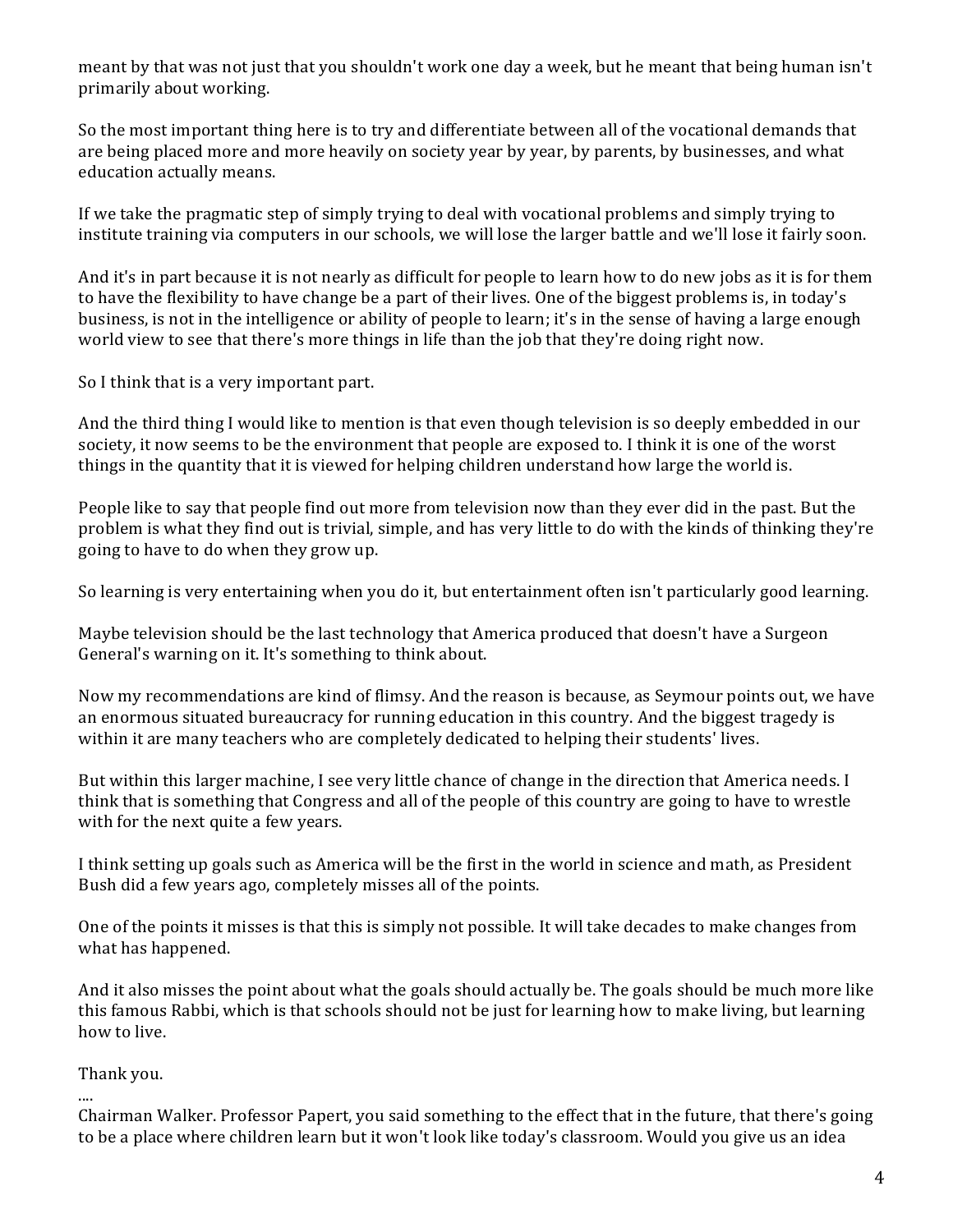what you think it will look like?

Professor Papert. Maybe it'll look like a research lab. Maybe it'll look like an active, creative architect's office. I think it'll look like a place where people are engaged, young people of mixed ages, because it's absurd that we should deprive eight-year-olds of contact with anyone except people at their own level of incompetence.

[Laughter.]

Professor Papert. Where people of mixed ages will be engaged in projects that are rich in knowledge and using the technology to research, get knowledge that they need in order to conduct long-term projects.

Chairman Walker. Doesn't that begin to look a little like the old one-room school?

Professor Papert. I think the one-room school is a better model than the big, massive high school building, yes.

Chairman Walker. That's interesting.

And would you agree with the point that Dr. Shaw made, that the teacher in that kind of setting becomes a kind of a coach, an information manager type of individual, rather than somebody who is imparting information as their primary function?

Professor Papert. I agree with those words, but I'm afraid Dr. Shaw doesn't get it. I think his phrase that the teacher, I quote, "will be a coach walking around the classroom, seeing what the students are doing," is a typical translation of a new concept into the old framework.

There won't be a classroom, the teacher won't be walking around seeing what the kids are doing, the teacher might be part of this constructive project.

Dr. Shaw. To be fair, most researchers now to whom I've spoken do not agree with Professor Papert on this point.

Professor Papert. I did preface my remarks, I think there's an education establishment that has its head wedged in a culture that grew up over a century during which there was the most lethargic progress in education of all fields of human activity, and they continue to suffer from being part of that culture.

I think Congress ought to find some ways of planting seeds where there can be real radical change, real radical experiments, which are not subject to the consensus of the researchers and other members of the education establishment.

In my written testimony, I suggest that you could use the Job Corps, for example, which belongs to the federal government, as a place where real innovation could be made without many of the difficulties that attend trying to introduce it into the classrooms. It wouldn't even cost anything. All you'd have to do is to free the bidders for Job Corps Centers from the micromanagement of a sclerotic bureaucracy, and let people who want to innovate there, innovate.

Chairman Walker. I promised you a lively discussion. [Laughter.]

Chairman Walker. Let me go to the point that Dr. Shaw raised in terms of the specific terminology, but I think I heard it throughout all of your testimony, and I just want to make certain I did.

Do I hear each of you saying in some form that what technology promises to be able to give us is the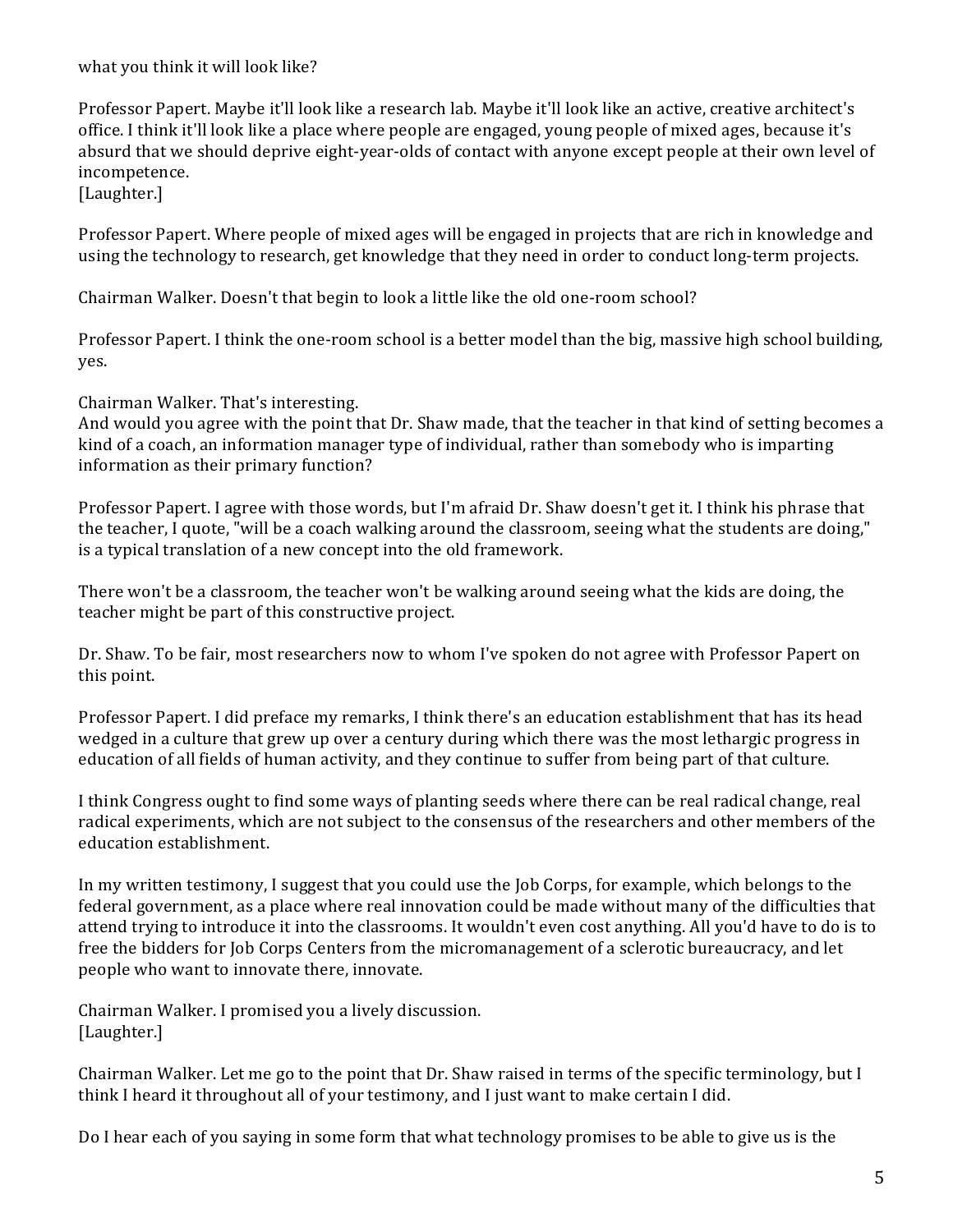ability to individualize instructional programs, and that it will be based then on the students' talents, the students' abilities, the students' intelligence, what the student brings?

And I assume that this would be in consultation with parents and so on as that instructional program would be designed?

Professor Papert. No, no, no. We've got to give up the idea that learning is instruction. Instruction is a small part of learning. The important part of learning is doing. And I think the big change is that we will move from an emphasis in instructionist thinking to constructionist thinking.

Chairman Walker. But is it an individualized curriculum?

Professor Papert. I think there'll be individualized activities, which will be of such a nature that each individual will be able to draw on personal strengths and personal—

Chairman Walker. And each student will not be learning the same thing as every other student?

Professor Papert. Absolutely, that's right.

Chairman Walker. Okay, so that's individualized. Dr. Kay, would you agree that that's  $a$ —

Dr. Kay. Yes. I think if you look at six-year-olds, they are the greatest mathematicians they'll probably ever be in their life. They're the greatest scientists they'll probably ever be in their life. They're really great in general.

And if math and science and so forth were easy, we could just let them invent it, but we know that it took thousands and thousands of years to actually make real progress there.

So the balance I think is that the students are inventive and creative, and when an adult is involved, what an adult can do is to have some sense of where things might be going. So the adults have some sense that the math might wind up in calculus some years down the road, and that could have something to do with the kinds of things that the kids are encouraged to look at.

But the kids have to invent it for themselves and the computer there can be a tremendous factor.

I think nobody has been able to show yet a computer curriculum of any kind, all by itself, that when coupled with children, will have the same effects as children in an atmosphere where adults really understand them and understand how to set up an environment in which all of their energies can be directed at learning, but where the outcomes are likely to be fruitful.

....

Chairman Goodling. ... is there anything going to happen as far as preparing the teacher or the observer or whatever we're going to call the person in the future to handle the situation, beyond all the other responsibilities they've had put upon them?

Professor Dede. There are some changes taking place in teacher education, not as rapid as they need to be. And some of the answer for that is that the faculty of schools of education need to catch up to the 20th century.

And some of the answer for that is that our mechanisms of accreditation, and what parents and communities expect of teachers, often force teachers back into older models of teaching.

In a sense, we say, yes, we want a teacher that's innovative but I also kind of want a teacher that was like